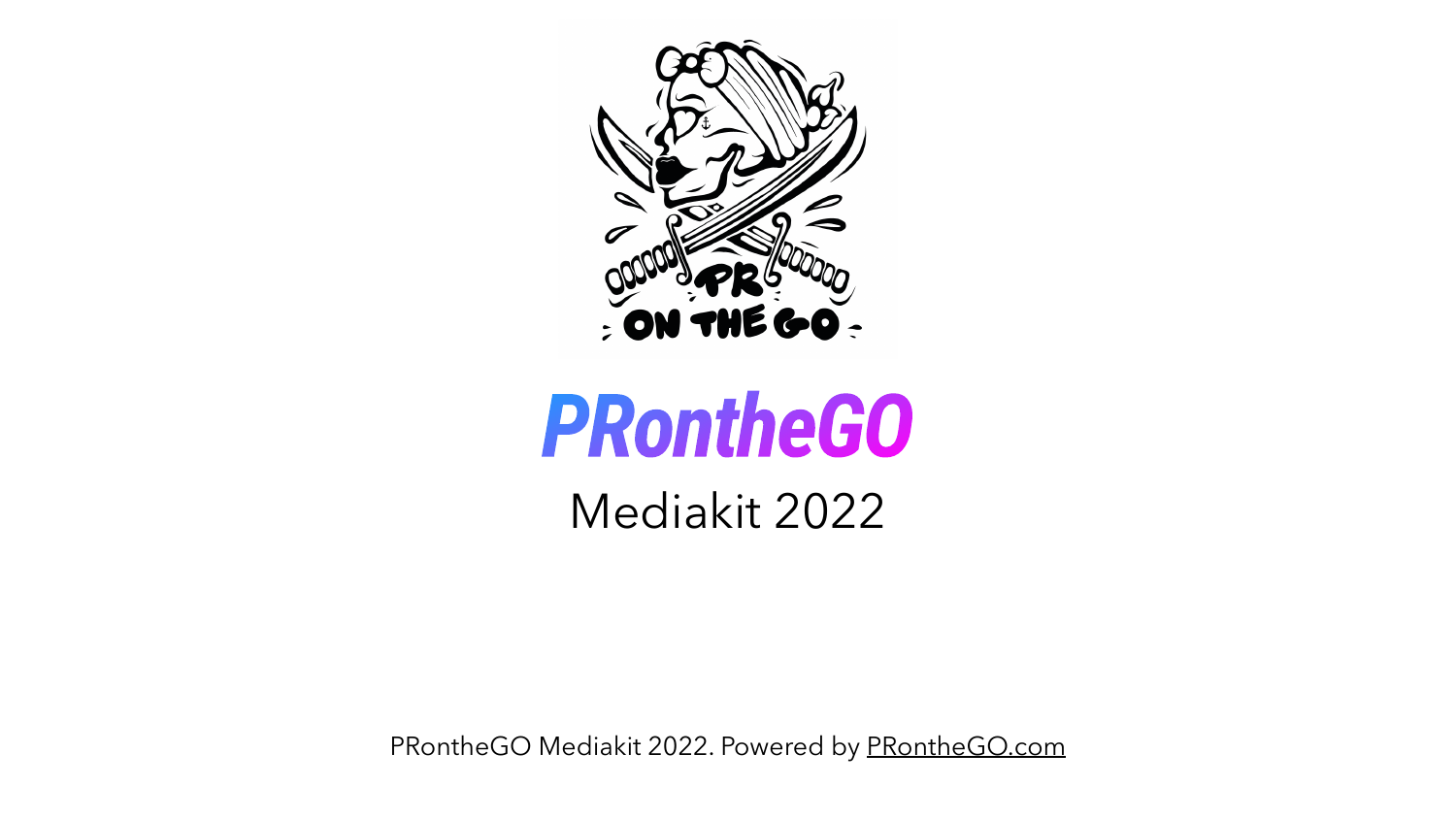# **PRontheGO Users**

- Our users are looking for advise, practical tips and inspiration on how to grow
- We provide different opportunities for PR & growth service providers and



PRontheGO attracts an international audience of entrepreneurs in the booming creator economy.

their business through PR and marketing hacks.

tech solutions for creators to get known amongst entrepreneurs.

PRontheGO Mediakit 2022. Powered by [PRontheGO.com](http://PRontheGO.com)

The Fastest Growing Resource Platform for DIY PR & Growth.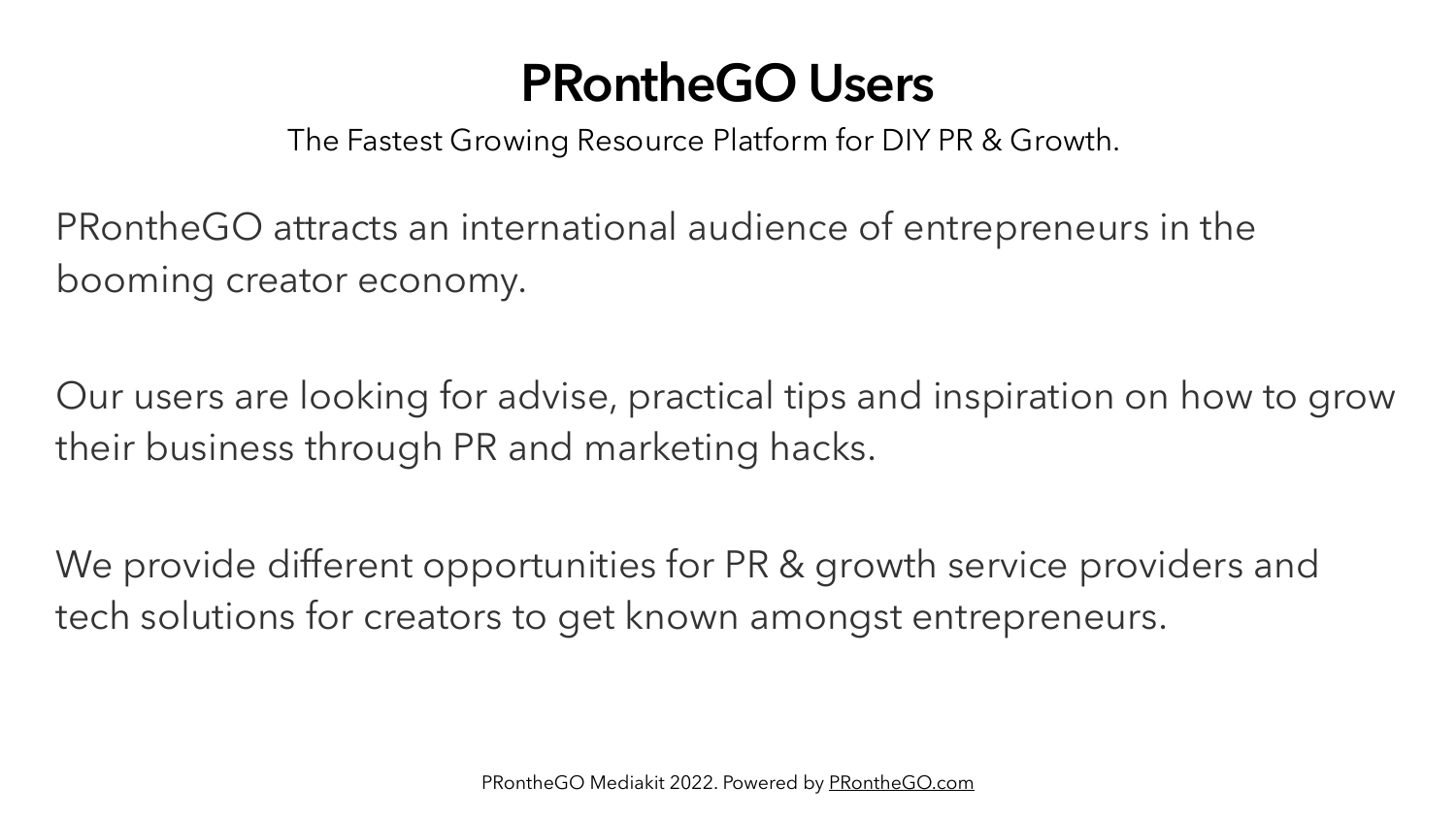# **Guest Post Feature**

PRontheGO publishes expert articles that advise entrepreneurs on their growth journey.

We currently accept **guest articles** with **1 do-follow link** for a publishing fee of \$200.

The article needs to be on one of the following topics: entrepreneurship, PR, growth hacking, lead generation, content marketing and needs to be a valuable resource for entrepreneurs.

Authors have the opportunity to make their business profile known and get recognized as a thought leader in their area.

Find example articles in the **PRontheGO** Journal.

PRontheGO Mediakit 2022. Powered by [PRontheGO.com](http://PRontheGO.com)



Make your business solution or consultancy service known amongst entrepreneurs.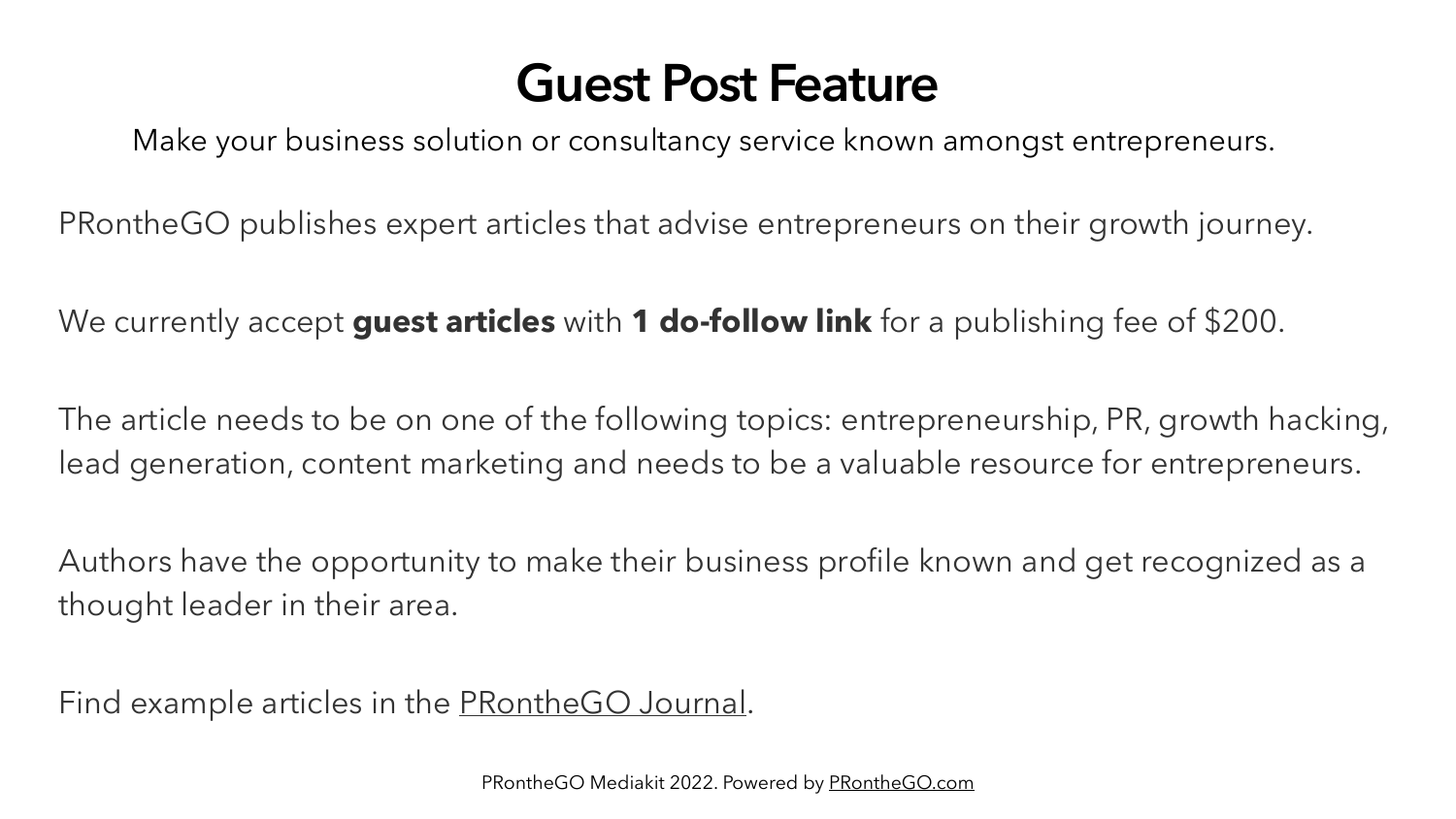# **Newsletter Feature**

See the current reach and content of our growth hacking newsletter at [newsletter.pronthego.com.](http://newsletter.pronthego.com)

Guest article placements are included for the newsletter feature.

For a sole newsletter feature of your tech or service solution for entrepreneurs, the publishing fee is \$75.

PRontheGO Mediakit 2022. Powered by [PRontheGO.com](http://PRontheGO.com)

Right into the inbox of entrepreneurs.

PRontheGO distributes 1 newsletter per month to startups and creators.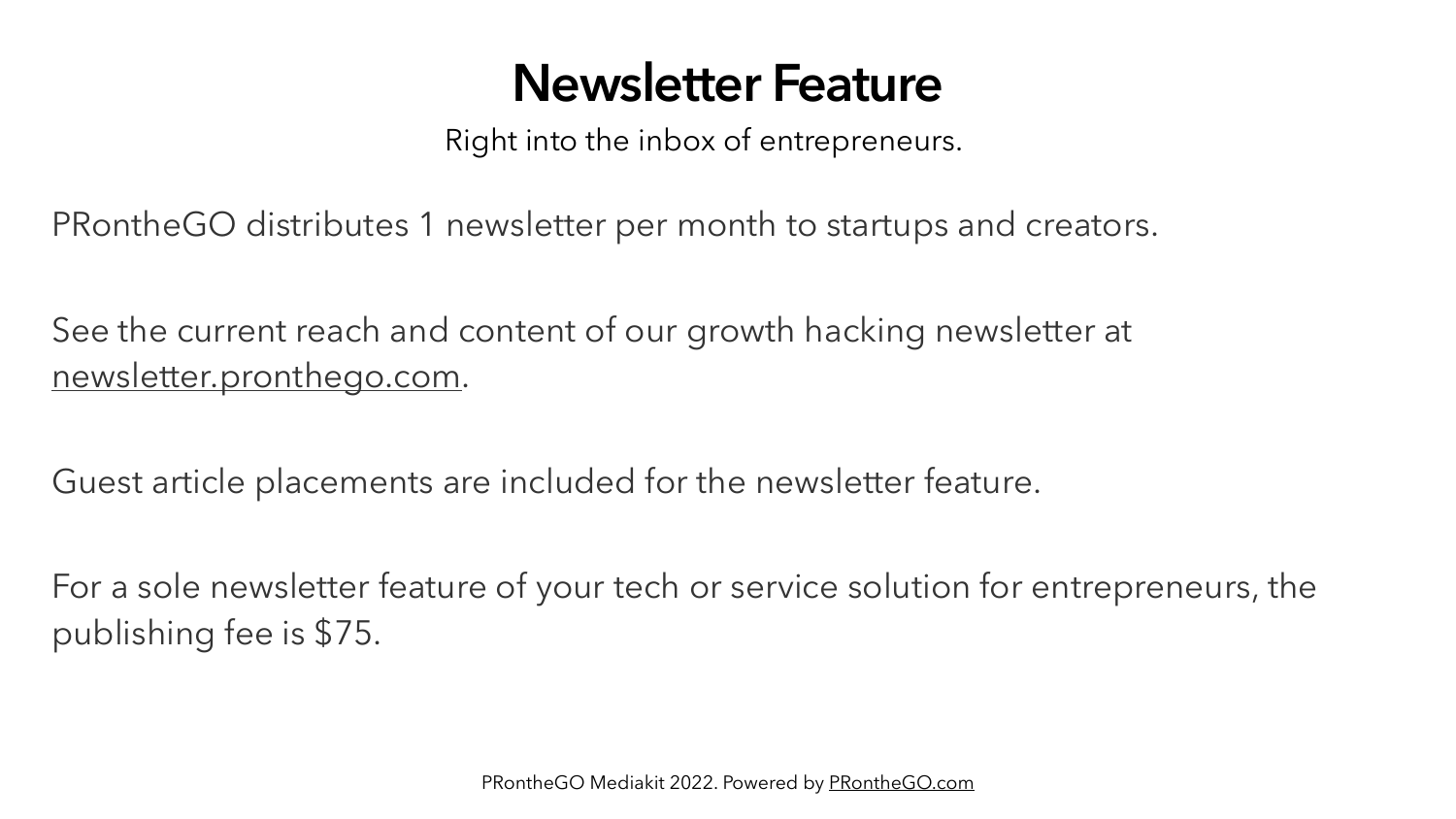# **Publication of Press Releases**

PRontheGO publishes press releases of announcements from public relations & marketing agencies and startups.

### We publish each **press release** with **1 do-follow link** for a publishing

fee of \$95.

Find example press release publication in the [PRontheGO Journal](https://pronthego.com/pages/blog/journal.html).

#### The press release needs to be a valuable resource for entrepreneurs.

PRontheGO Mediakit 2022. Powered by [PRontheGO.com](http://PRontheGO.com)

Make your business solution or consultancy service known amongst entrepreneurs.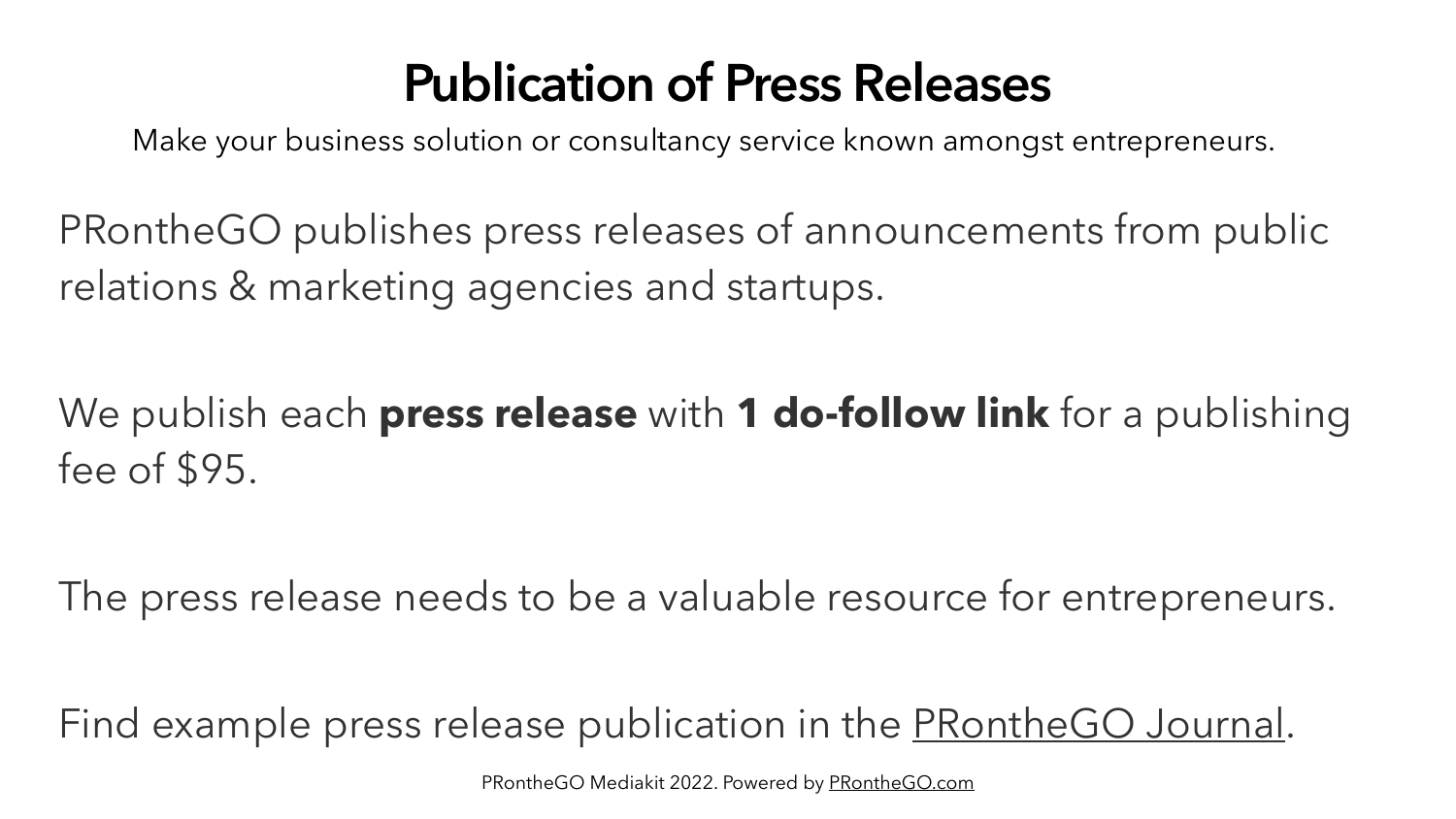# **Media Partnership**

Are you working on an exciting event or conference for entrepreneurs?

- 
- We support all sorts of networking and educational events for entrepreneurs.
- PRontheGO helps you promote your event within a media partnership in return

of a logo placement and backlink to PRontheGO on your website and marketing collateral.

Please reach out and let us know about your event.

PRontheGO Mediakit 2022. Powered by [PRontheGO.com](http://PRontheGO.com)

Announce your event to our entrepreneurs.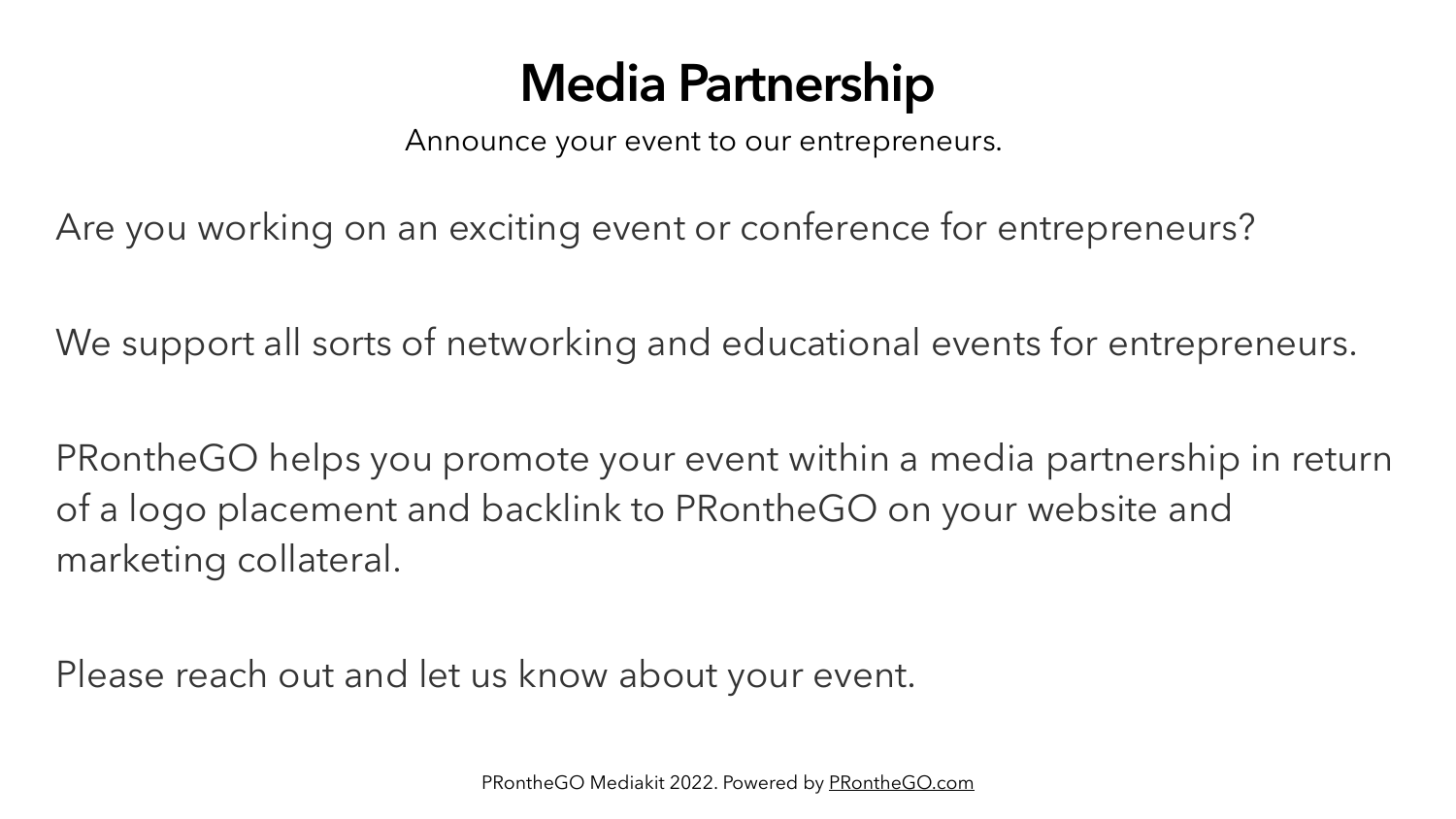Please reach out via email to

Melanie Marten [mm@pronthego.com](mailto:mm@pronthego.com)

### **Contact** Excited to hear from you!

We will get back to you within 1-2 business days.

PRontheGO Mediakit 2022. Powered by [PRontheGO.com](http://PRontheGO.com)